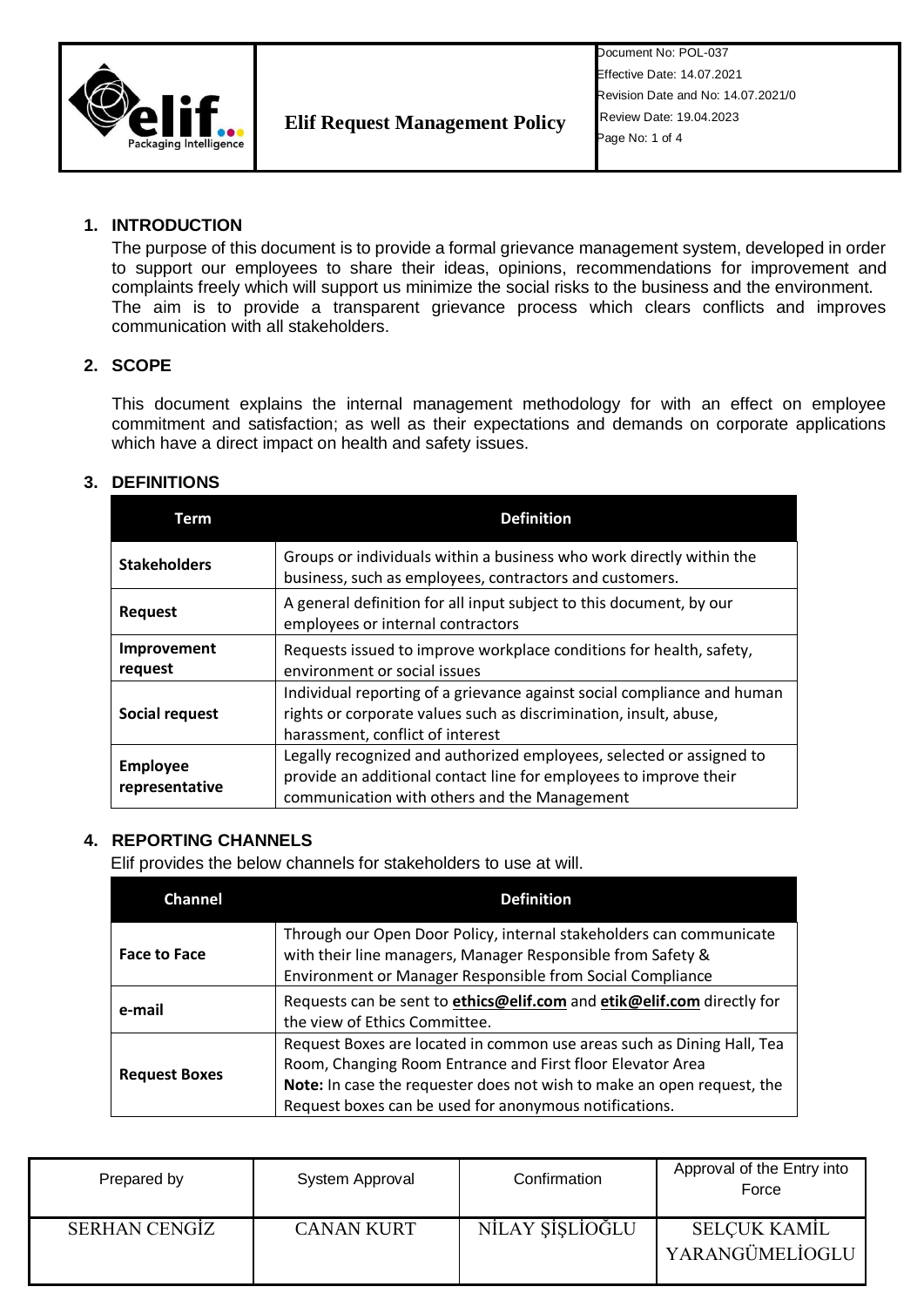

# **ROLES & RESPONSIBILITIES**

| <b>Role / Position</b>               | <b>Responsibility</b>                                                                                                                                                         |  |  |
|--------------------------------------|-------------------------------------------------------------------------------------------------------------------------------------------------------------------------------|--|--|
| Requester                            | Employee or contractor who submits the grievance via defined channels.                                                                                                        |  |  |
| <b>Responsible</b><br><b>Manager</b> | Manager responsible from the request depending on the type such as<br>Health & Environment or Social. Assigns and monitors request owner<br>until the grievance is finalized. |  |  |
| <b>Request Owner</b>                 | Improvement requests: Assigned person who receives the grievance,<br>owns and finalizes the process.                                                                          |  |  |
|                                      | Social requests<br>Ethics Committee receives and coordinates the process for social<br>requests.                                                                              |  |  |
| <b>Ethics Committee</b>              | Receiving ethics grievances directly via defined channels. The committee<br>consists of CEO, CFO and HR Director.                                                             |  |  |
| <b>Process Auditor</b>               | Assigned person who views the process and related tools for<br>effectiveness and improvement.                                                                                 |  |  |

**\****Legally authorized employee representatives have the right to act as Request Owner.*

# **5. PROCESS**

| Prepared by   | System Approval   | Confirmation    | Approval of the Entry into<br>Force    |
|---------------|-------------------|-----------------|----------------------------------------|
| SERHAN CENGIZ | <b>CANAN KURT</b> | NİLAY ŞİŞLİOĞLU | <b>SELCUK KAMIL</b><br>YARANGÜMELİOGLU |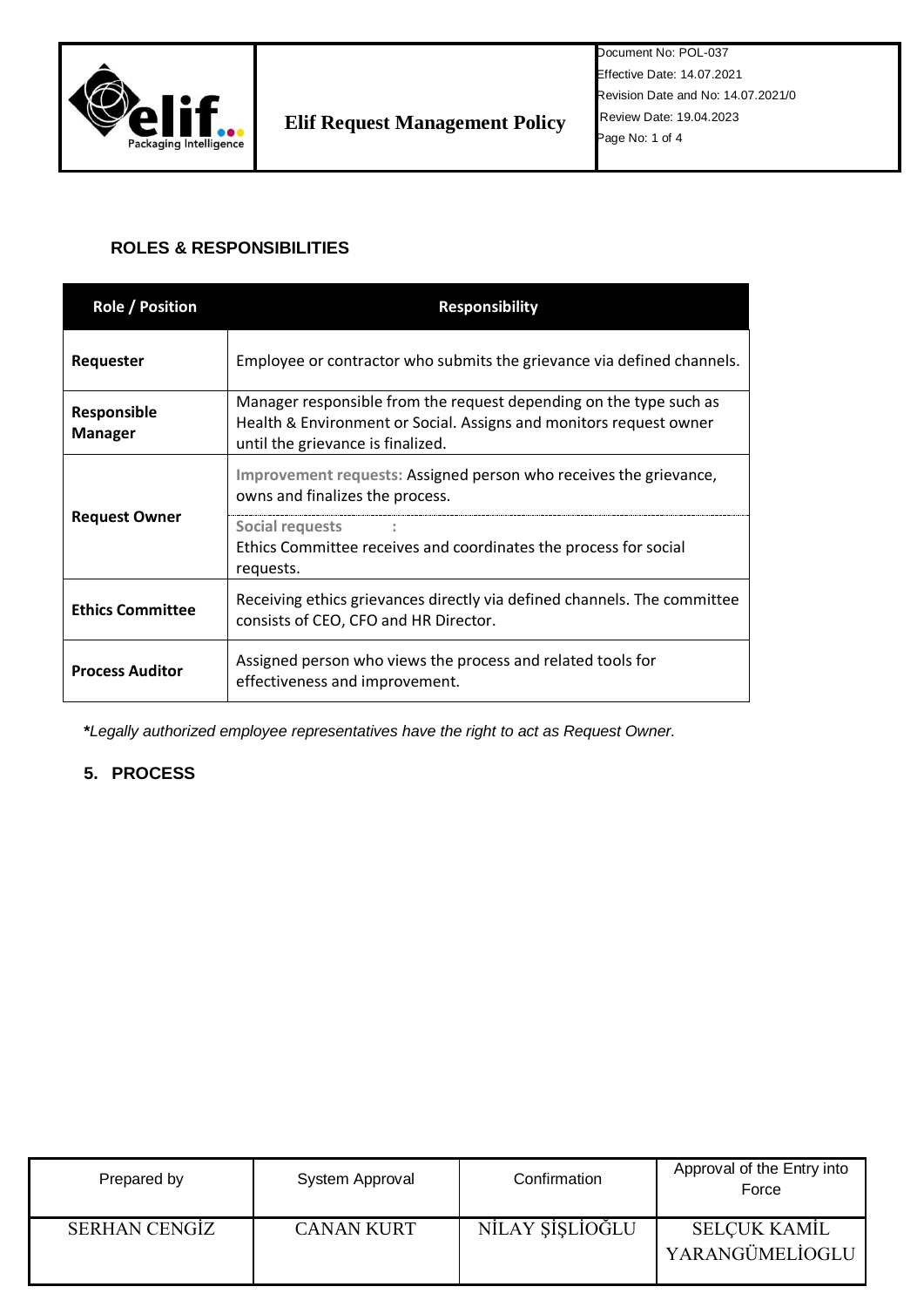



### **5.1. Request:** The requester submits requests via the defined channels in a simple language.

### **5.2. Record:**

**a. Face to Face :** Face to face improvement requests are put into defined written format (Request Form) by the request owner and added to request tracking chart in progress. If the requester wants to address the individual request formally, request owner also uses the Request Form.

**b. e-mail :** The requests sent to the defined e-mail address are recorded and processed by the request owner.

**c. Request Boxes :** The request forms are collected by Human Resources request owners. The request forms are collected from the request boxes weekly in the presence of an employee representative.

**5.3. Pre-evaluation:** The request owner screens the collected requests and classifies them depending on the level of severity in order to define the request owner and maintain effective approach to the request.

See below table categorizing the different levels;

| Prepared by          | System Approval   | Confirmation    | Approval of the Entry into<br>Force    |
|----------------------|-------------------|-----------------|----------------------------------------|
| <b>SERHAN CENGIZ</b> | <b>CANAN KURT</b> | NİLAY ŞİŞLİOĞLU | <b>SELCUK KAMIL</b><br>YARANGÜMELİOGLU |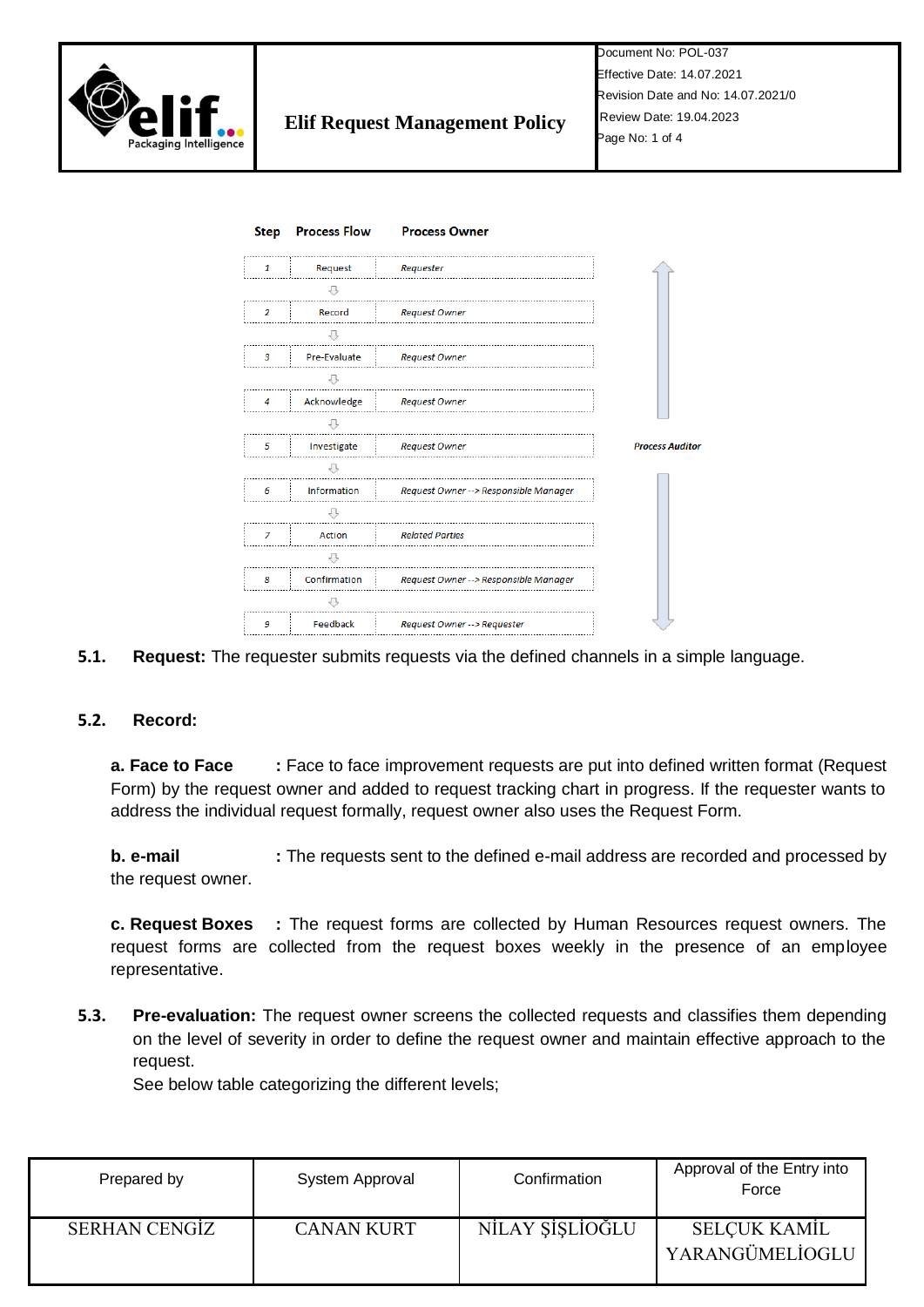

| Level | <b>Description</b>                                                                             | <b>Request Owner</b>                       |
|-------|------------------------------------------------------------------------------------------------|--------------------------------------------|
|       | <b>Level 1</b> Can be answered immediately and/or there is an ongoing solution process already | <b>HR Specialist</b>                       |
|       | <b>Level 2</b> Minor grievances that will not affect the reputation of the company             | HR Senior level or above                   |
|       | <b>Level 3</b> Any requests concerning human health directly                                   | Manager Responsible from HSE               |
|       | Level 4 Repeated or serious grievances that may put the reputation of the company in risk      | Manager Responsible from Social Compliance |

*\*Requests in contrary to the legal regulations (Law), company working rules and business ethics or hazardous for human health are not taken into consideration.*

- **5.4. Acknowledgement :** The request owner acknowledges the requests within 2 workdays after receiving the request.
- **5.5. Investigation :** The request owner is responsible for investigating the request. Investigation may require the request owner to make site visits, consult employees, contact with others and complete other activities. Recording all activities is advised to the request owner, as providing required proof when necessary is the request owner's responsibility.
- **5.6. Information :** Following the investigation, the request owner will use the findings to create an action plan in order to resolve the request. It's the request owner's responsibility to inform related managers on the action plan.
- **5.7. Action :** The request owner coordinates with related parties as per the action plan, in order to assign actions, monitor actions and deadlines.
- **5.8. Confirmation :** After all actions are taken, the request owner confirms with the parties in the action plan that the improvement has been made or the problem has been solved.
- **5.9. Feedback** : Following the confirmation phase, the request owner contacts the requester in order to inform that the request has been handled. In some grievance situations, confirmation may be directly received via the feedback from the requester.

### **6. ANNOUNCEMENT**

All records regarding written requests are updated monthly and shared in Request Tracking Chart which can be seen in defined common use areas.

# **7. CONFIDENTIALITY**

Any discussions on the individual requests which are not a part of the resolution process of the Request Management System are deemed inappropriate in terms of personal data privacy and corporate information security and are not tolerated. The responsible parties in Request Management System are also not allowed to discuss with others about the individual requests. The company is under no obligation to provide feedback on claims or reports made about another employee.

# **8. VIOLATIONS**

| Prepared by   | System Approval   | Confirmation    | Approval of the Entry into<br>Force    |
|---------------|-------------------|-----------------|----------------------------------------|
| SERHAN CENGIZ | <b>CANAN KURT</b> | NİLAY ŞİŞLİOĞLU | <b>SELCUK KAMIL</b><br>YARANGÜMELİOGLU |